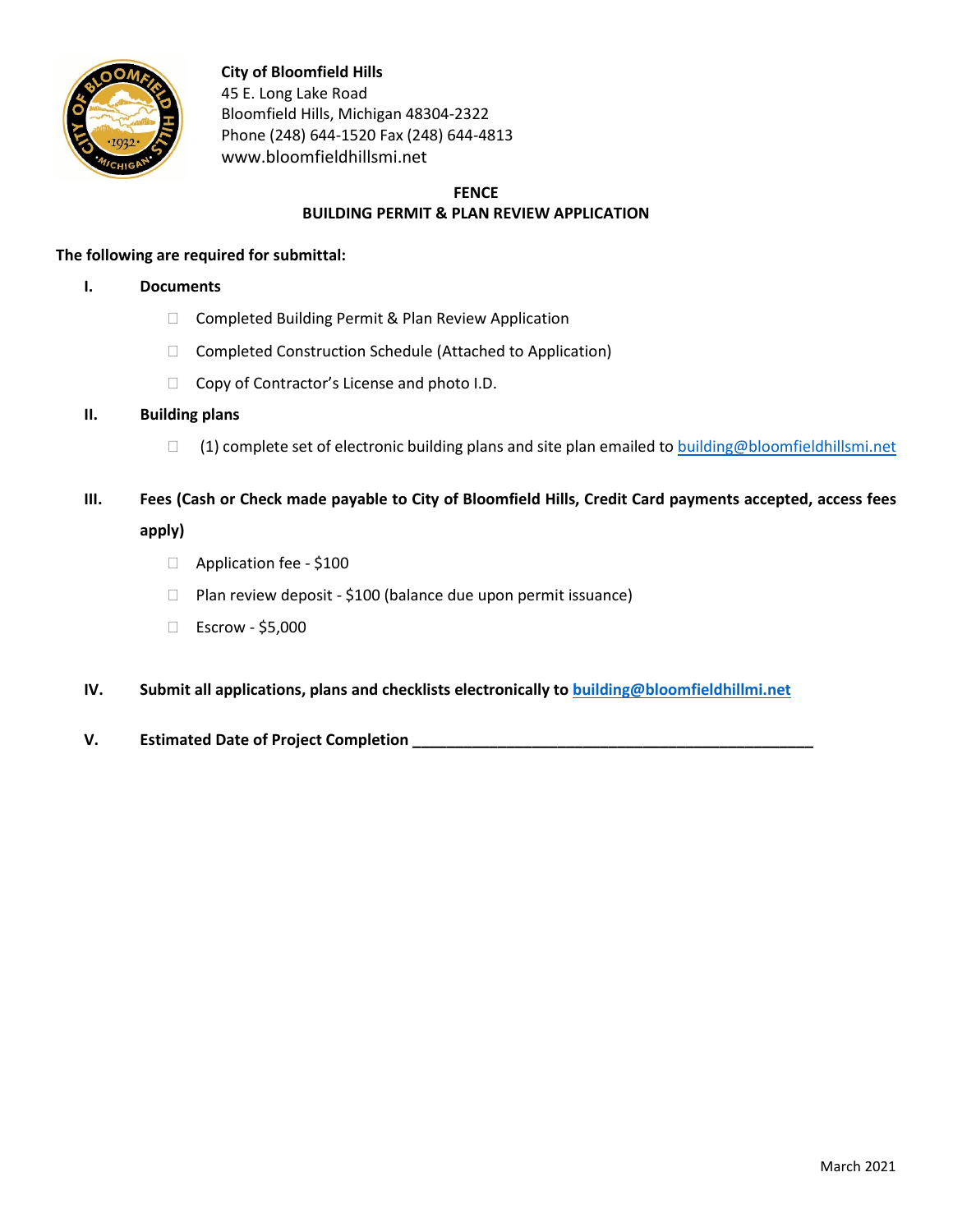

**City of Bloomfield Hills** 45 E. Long Lake Road Bloomfield Hills, Michigan 48304-2322 Phone (248) 644-1520 Fax (248) 644-4813 www.bloomfieldhillsmi.net

## **BUILDING PERMIT AND PLAN REVIEW APPLICATION**

**FENCE** 

| <b>I. PROJECT INFORMATION</b>         |                    |                |                                                  |  |  |  |
|---------------------------------------|--------------------|----------------|--------------------------------------------------|--|--|--|
| ADDRESS and PROPERTY ZONING DISTRICT  |                    |                |                                                  |  |  |  |
| <b>II. IDENTIFICATION</b>             |                    |                |                                                  |  |  |  |
| A. OWNER                              |                    |                |                                                  |  |  |  |
| NAME                                  |                    | ADDRESS        |                                                  |  |  |  |
| <b>CITY</b>                           | <b>STATE</b>       | ZIP CODE       | <b>CELL NUMBER</b>                               |  |  |  |
| <b>EMAIL ADDRESS</b>                  |                    |                |                                                  |  |  |  |
| <b>B. ARCHITECT OR ENGINEER</b>       |                    |                |                                                  |  |  |  |
| <b>NAME</b>                           |                    | <b>ADDRESS</b> |                                                  |  |  |  |
| <b>CITY</b>                           | <b>STATE</b>       | ZIP CODE       | <b>CELL NUMBER</b>                               |  |  |  |
| <b>EMAIL ADDRESS</b>                  |                    |                |                                                  |  |  |  |
| LICENSE NUMBER                        |                    |                | <b>EXPIRATION DATE</b>                           |  |  |  |
| <b>C. CONTRACTOR</b>                  |                    |                |                                                  |  |  |  |
| NAME                                  |                    | <b>ADDRESS</b> |                                                  |  |  |  |
| <b>CITY</b>                           | <b>STATE</b>       | ZIP CODE       |                                                  |  |  |  |
| <b>EMAIL ADDRESS</b>                  |                    |                |                                                  |  |  |  |
| OFFICE NUMBER                         | <b>CELL NUMBER</b> |                | <b>FAX NUMBER</b>                                |  |  |  |
| FEDERAL EMPLOYER ID NUMBER            |                    |                | REGISTERED AGENT NAME IF DIFFERENT THAN LICENSEE |  |  |  |
| <b>WORKERS COMP INSURANCE CARRIER</b> |                    |                | MESC EMPLOYER NUMBER                             |  |  |  |
|                                       |                    |                |                                                  |  |  |  |